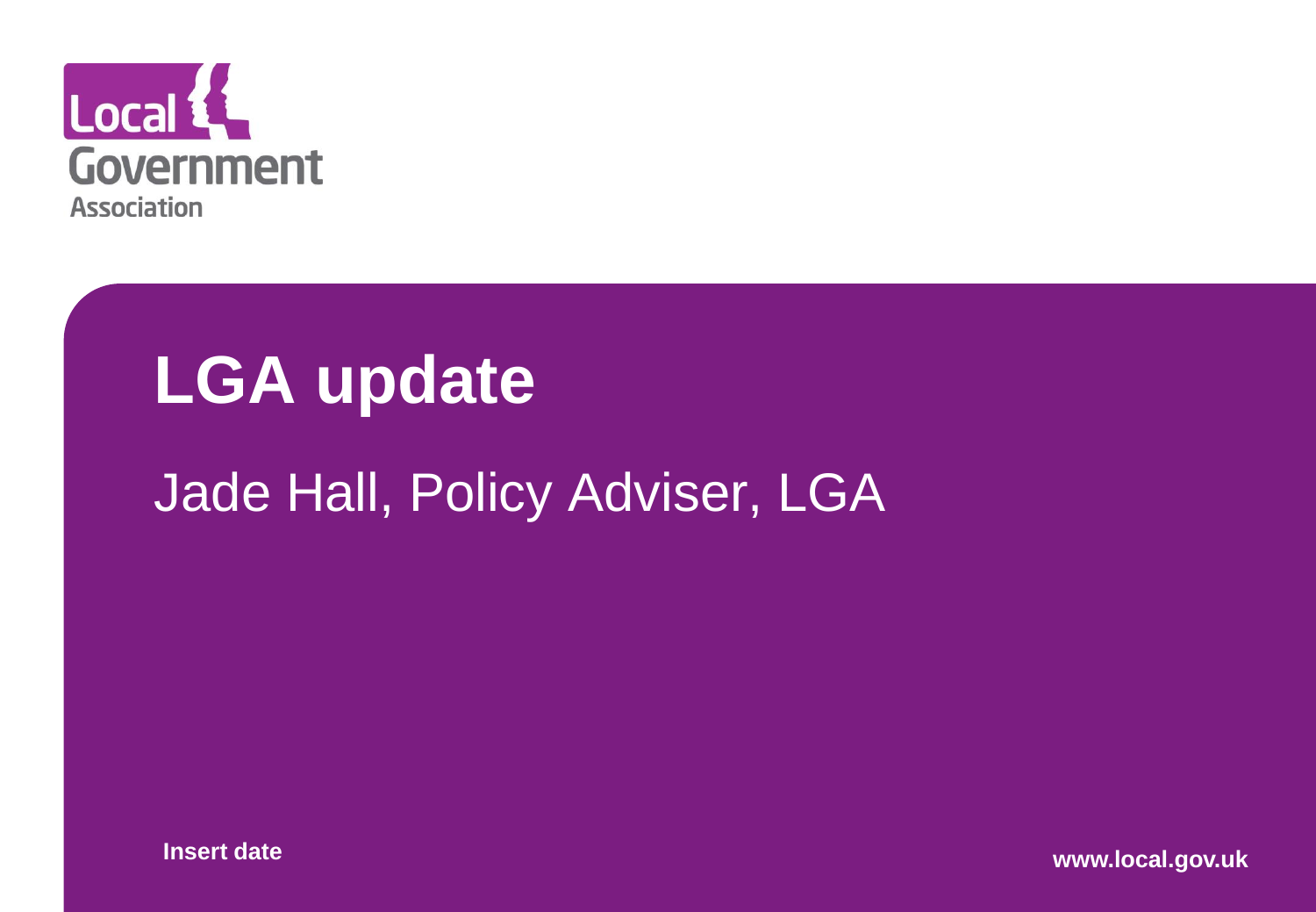

#### **Levelling Up White Paper**

- The Government's Levelling Up White Paper contains a proposal to transfer control of taxi and private hire vehicle licensing to both combined authorities and upper-tier authorities.
- Received assurances that councils will be closely consulted on these proposals.
- Highlighted the need to consider reforms holistically and the impact this might have on licensing more widely.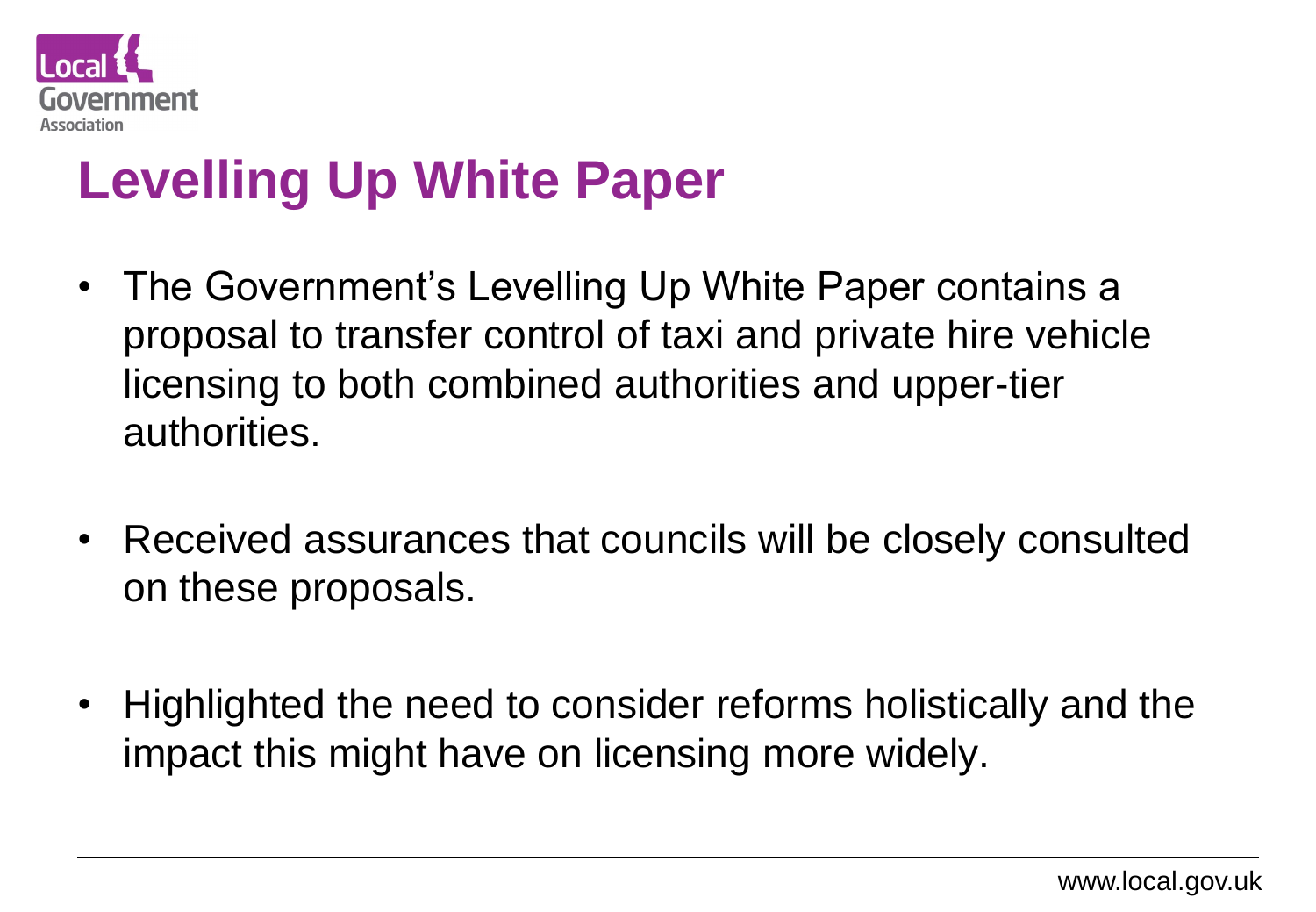

#### **Private Members Bills**

- Taxi and Private Hire Vehicle (Safeguarding and Road Safety) Act
- Taxis and Private Hire Vehicles (Disabled Persons) Bill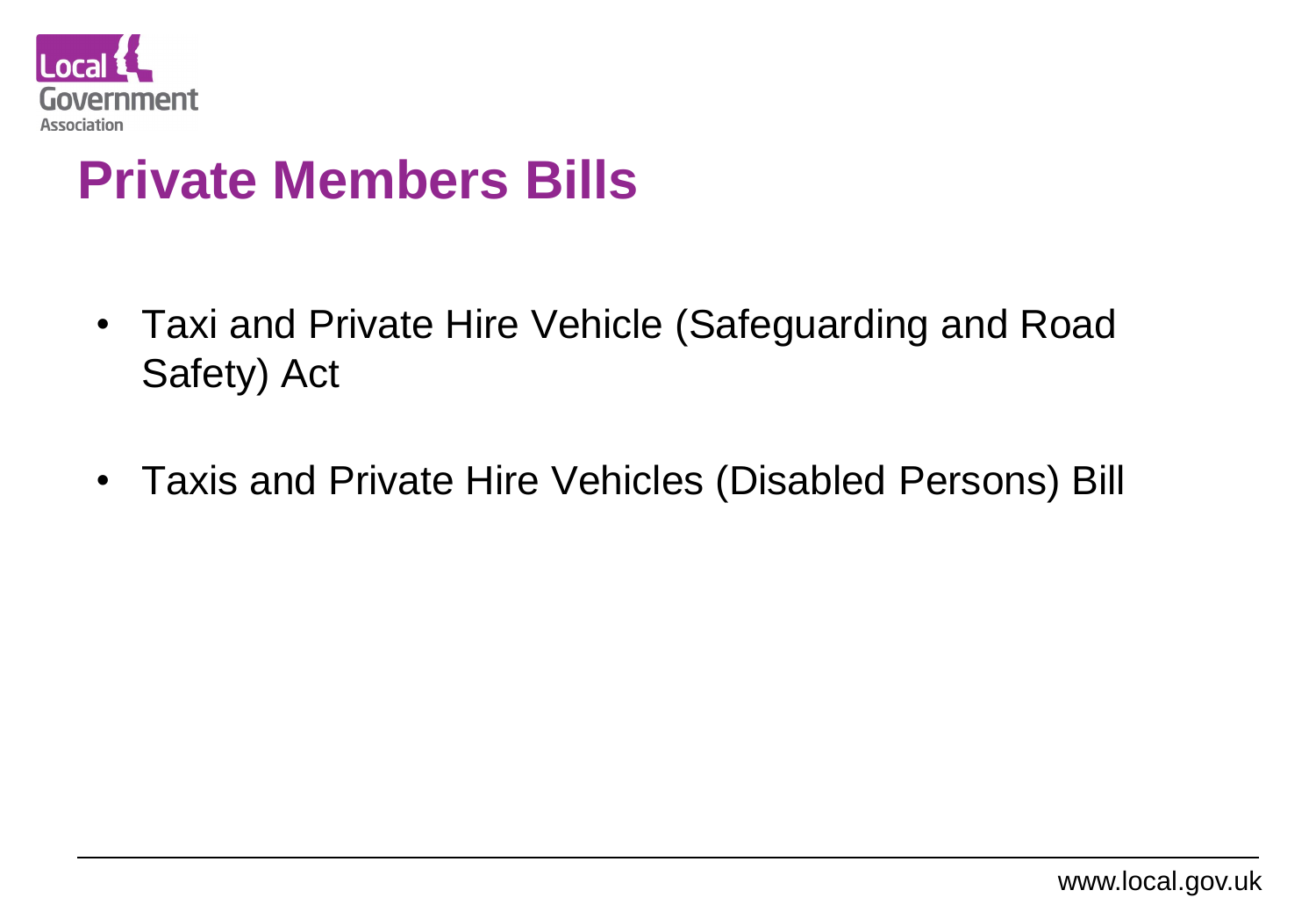

#### **Taxi licensing guidance**

- The Home Office has published its taxi licensing guidance to reflect changes around the right to work checks. A statutory instrument will be tabled on April 6<sup>th</sup> to correct the associated forms.
- Tax conditionality: the tax check service is now live and HMRC has published guidance to support councils.
- We are aware that some councils have faced difficulties with the new tax check service. If you experience any issues, please email: **[compliancepolicyisbc@hmrc.gov.uk](mailto:compliancepolicyisbc@hmrc.gov.uk)**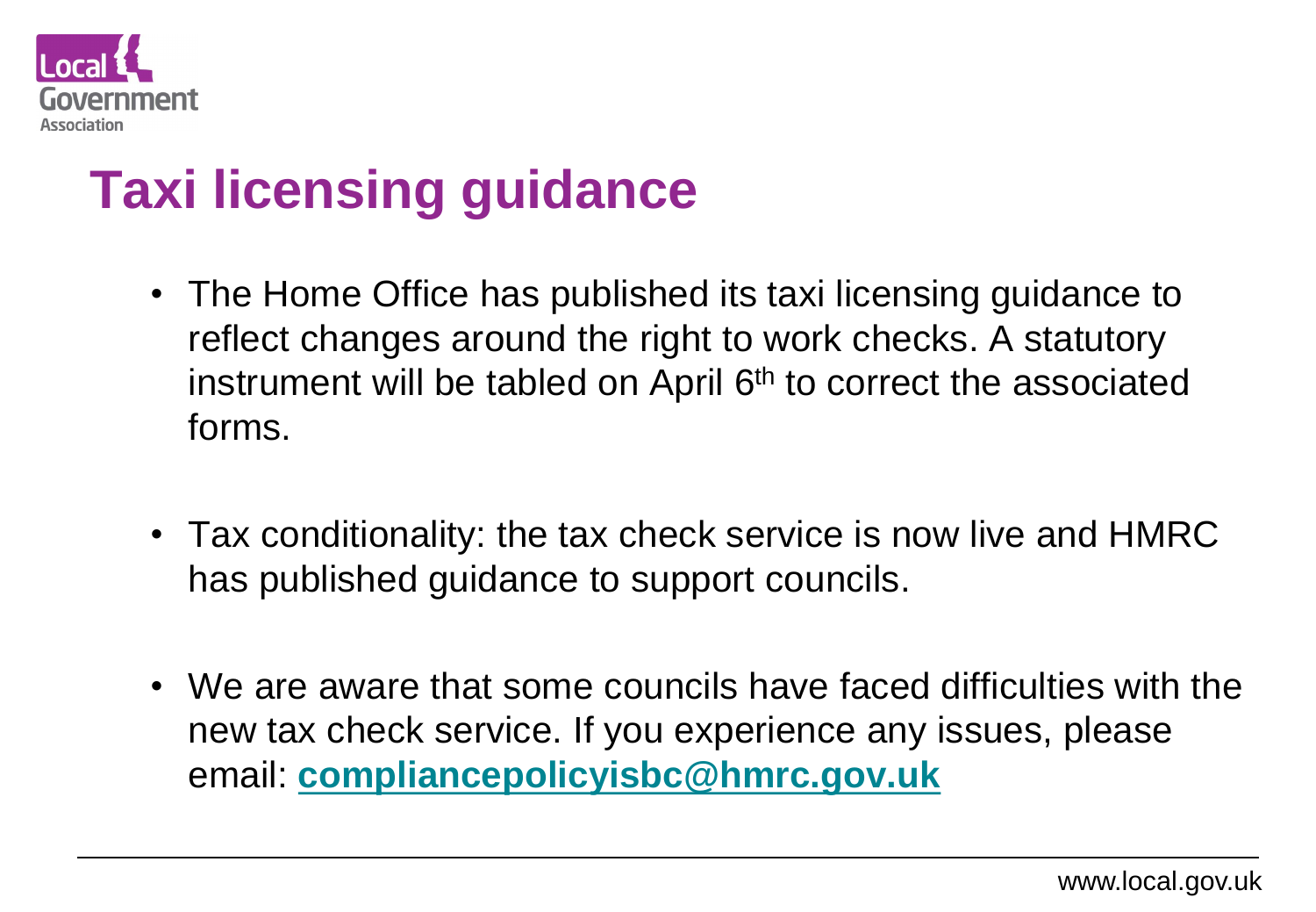

#### **Wider taxi work**

- DBS update service: we are working with colleagues across Government to try and find a resolution to this issue.
- Working on a guidance note on the importance of information sharing. Colleagues at the NPCC will share with this with the police.
- The best practice guidance from DfT has now been published. We will be reviewing the consultation and responding in due course.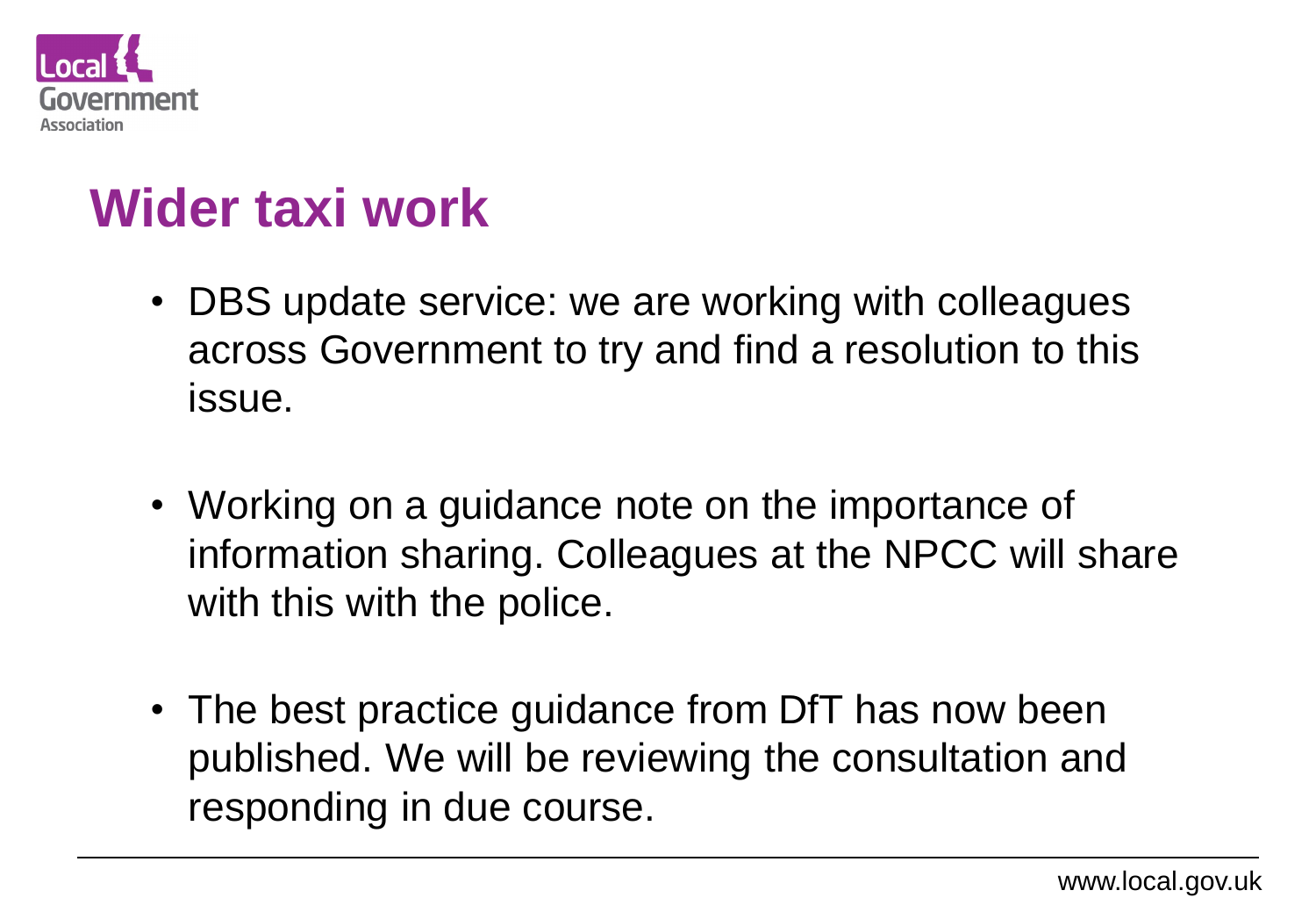

# **Gambling licensing**

- We have submitted evidence to the Gambling Act Review, focusing on the need for greater powers for councils to be able to approve, or reject, applications for local premises.
- LGA Safer and Stronger Communities Board lead members have written to the Gambling Minister, Chris Philp MP, to reiterate our priorities for the Review and to share case studies.
- We will respond to the Gambling Act Review White Paper when it is published.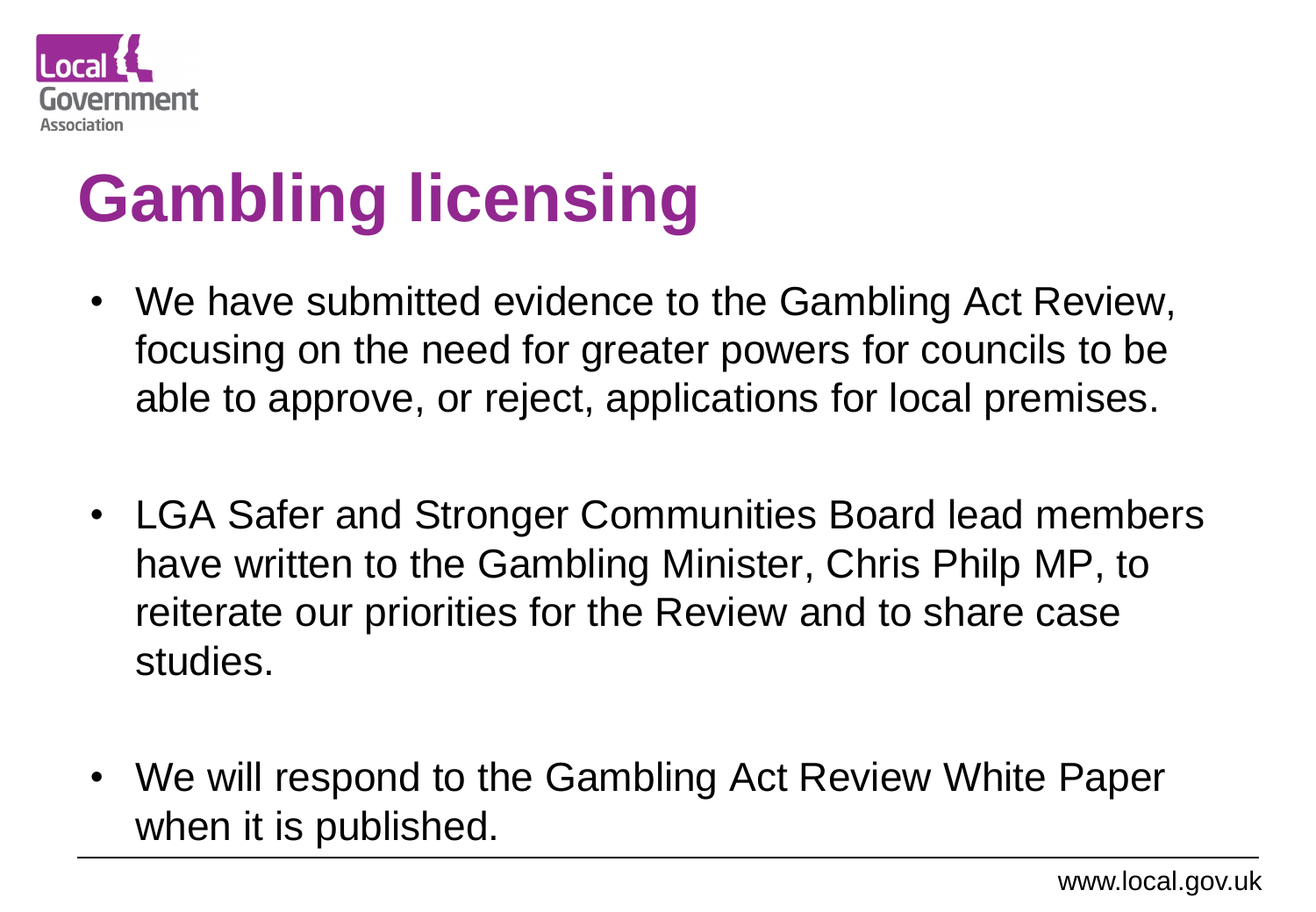

### **Pavement licensing**

- LGA lobbied hard to secure new burdens funding for the temporary regime. Year 2 funding should be distributed soon.
- Hoping to see some improvements in the permanent regime, such as an increase in fees, a longer consultation and determination period, and improved enforcement powers.
- Expecting this to form part of a Levelling Up Bill, which will be brought forward in May.
- Also expecting the temporary regulations to be extended to September 2023.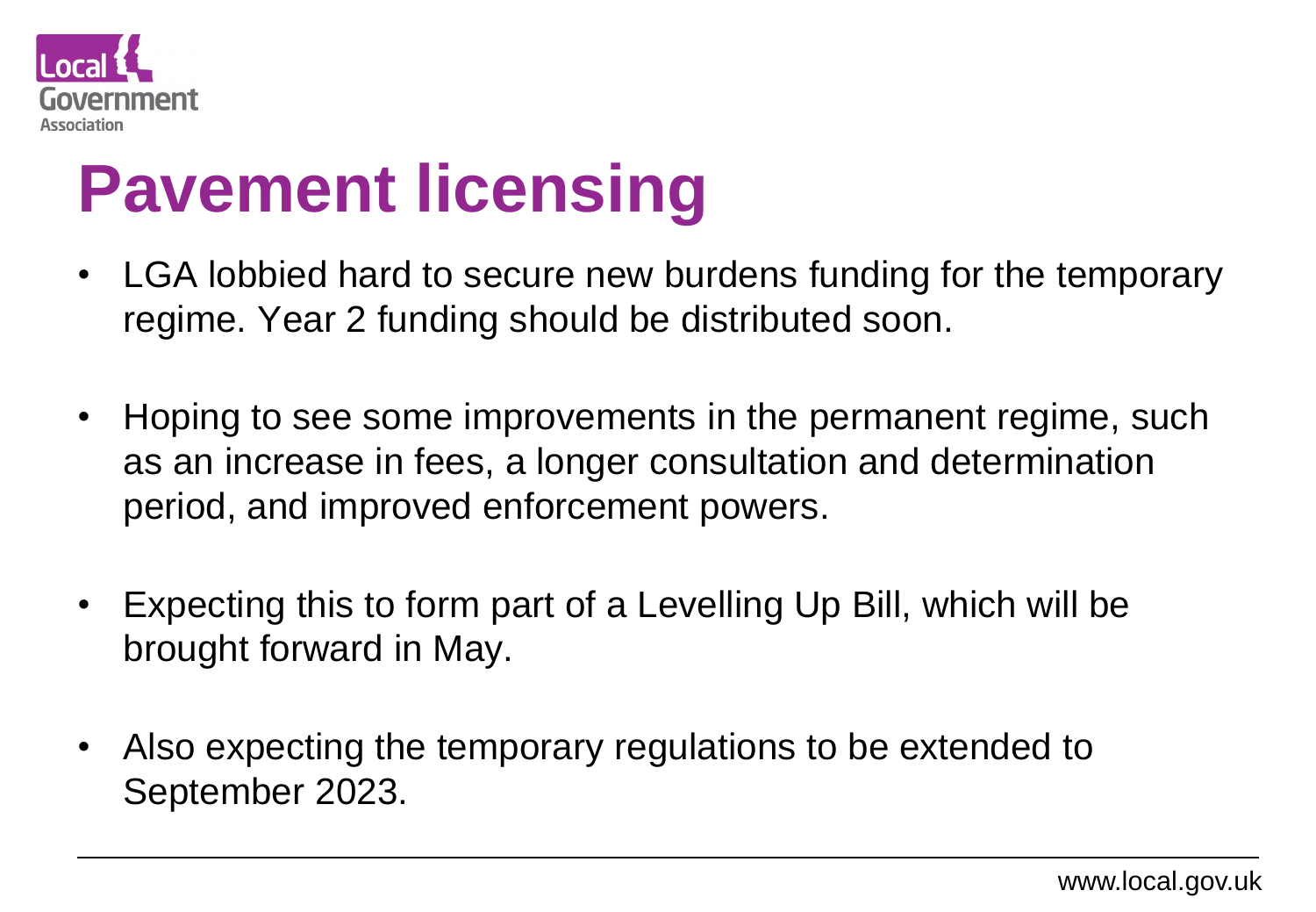

### **Animal welfare**

- The LAIA guidelines were updated in February. We highlighted the importance of improved communication going forwards.
- DEFRA has launched a consultation on improving microchipping regulations. The deadline for responses is 17th May.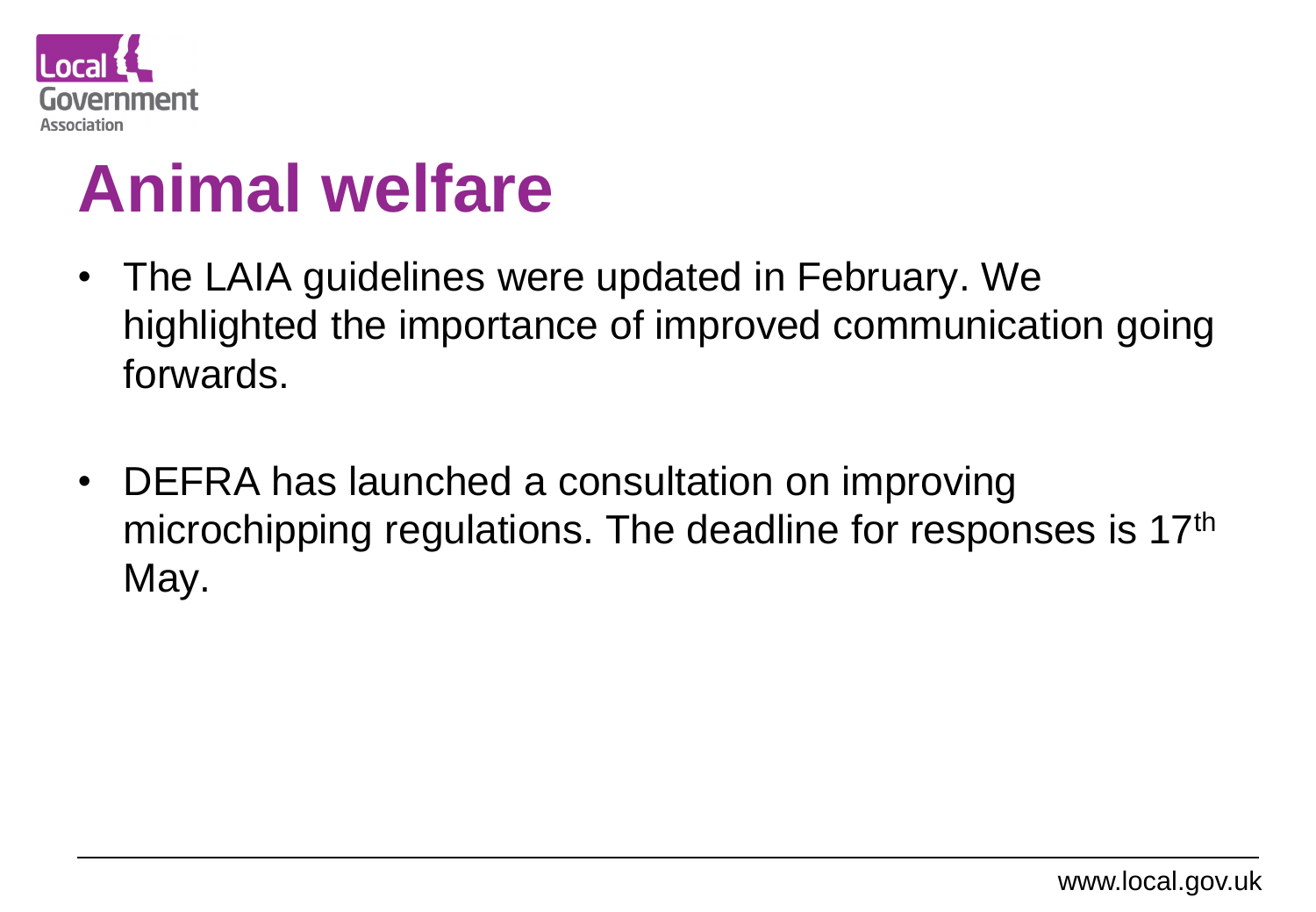

## **Kept Animals Bill**

- This Bill includes provisions to deliver a number of reforms relating to kept animals, including farm animals, companion animals, and kept wild animals.
- For companion animals, the Bill seeks to address the issue of illegal imports by introducing powers to apply restrictions to imports of certain pet animals on welfare grounds through secondary legislation. The Bill also decreases the number of pets that can travel in a single non-commercial movement.
- For kept wild animals, the Bill prohibits the keeping, breeding, sale and transfer of primates without a specific primate licence. The Bill also amends the Zoo Licensing Act 1981 to increase penalties for noncompliance and provide local authorities with better tools for enforcement.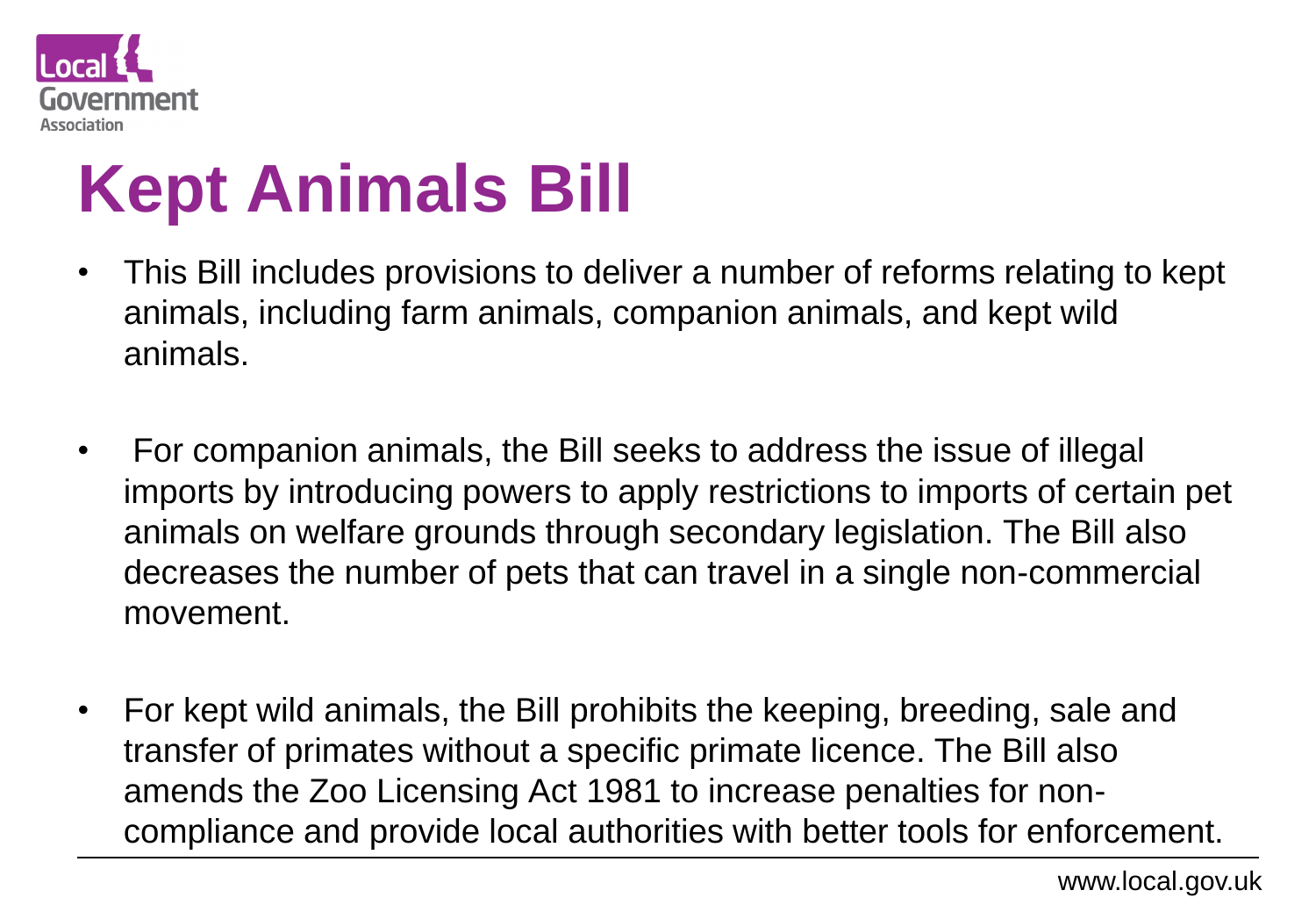

### **Online forms**

- Government Digital Service has agreed to keep the forms live for local authorities to use until they have developed a suitable replacement. Funding is in place until end of March 2023.
- The LGA, IoL and NALEO are working closely with the Home Office and GDS and pressing hard for progress and clarity for councils.
- A team has now been appointed at the GDS to take this work forward.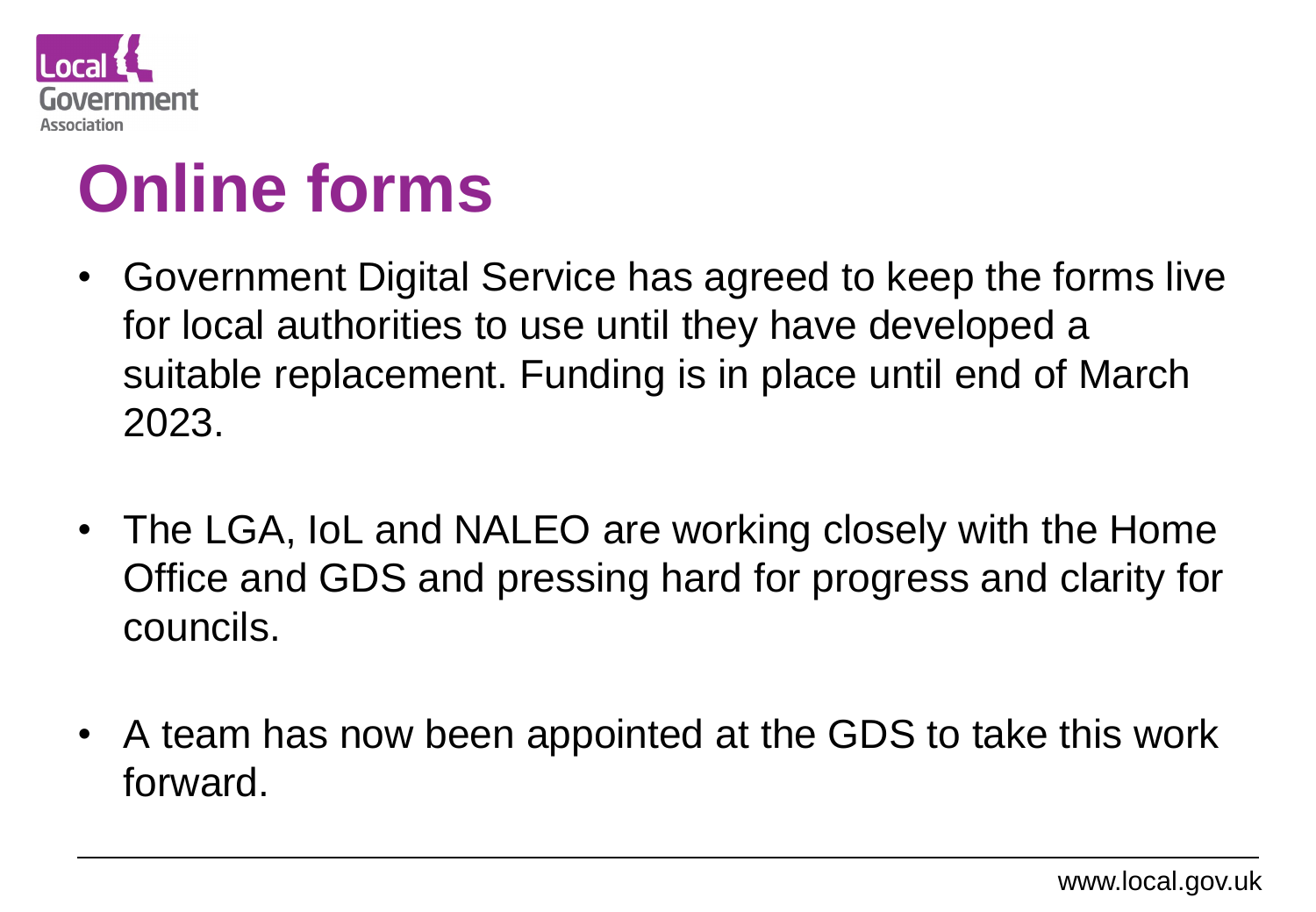

## **LGA support offer**

- We are updating our e-learning module which will cover the principles of being on a licensing committee.
- We will also be developing a series of short, interactive videos in which we provide various licensing scenarios for members to work through.
- We hope to have these resources ready for after the May elections.
- To complement this, we are running a second Licensing Leadership Essentials Course in October in Coventry.